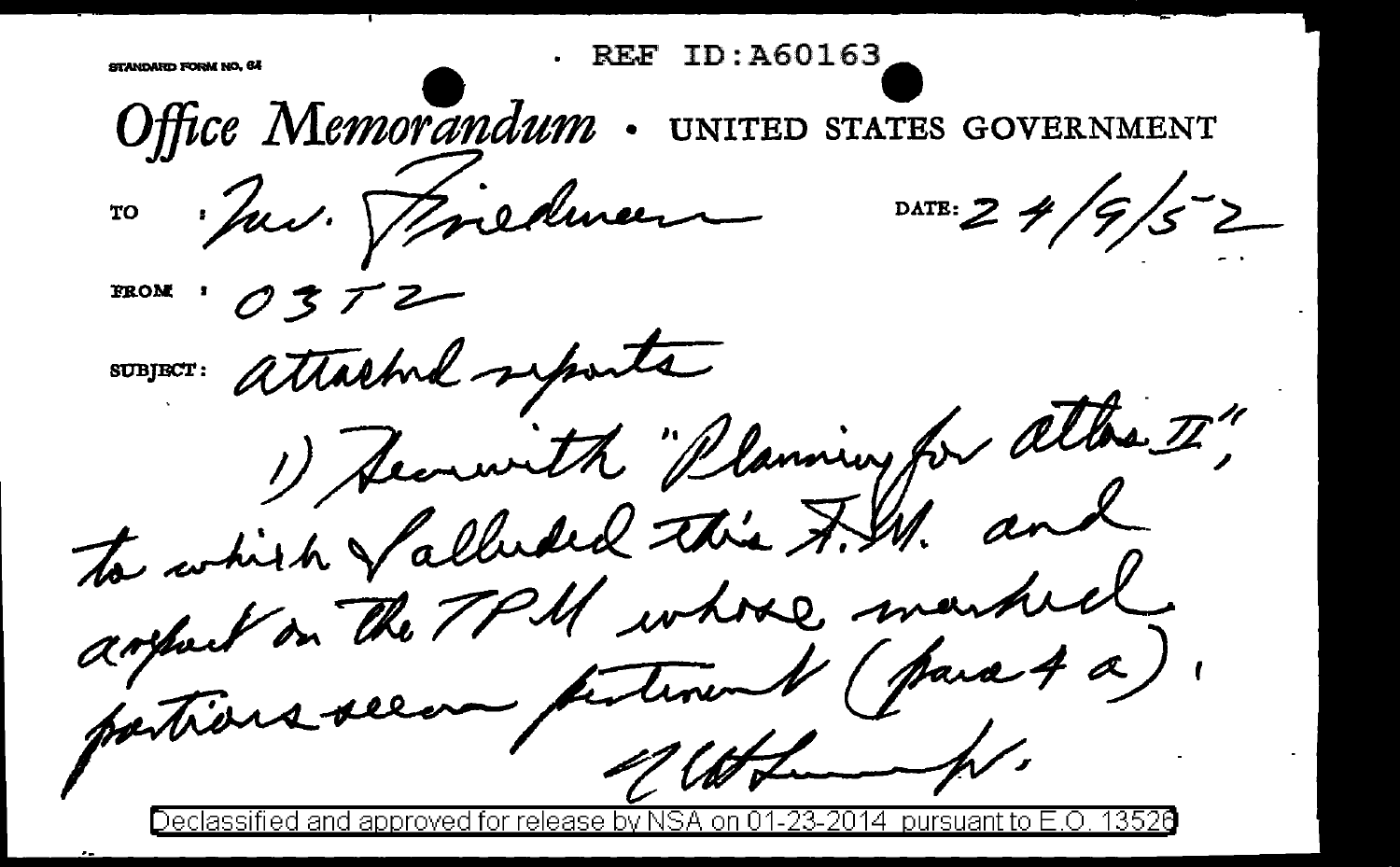

# $C$   $O$   $P$   $Y$

#### DISPOSITION FORM -CONFIDENTIAL SECURITY INFORMATION

SUBJECT: Planning for ATLAS II

TO 35

 $FROM$  351 DATE 14 Jul 52 COMMENT NO. 2

 $S.S.$  Snyder/329

1. There is a real possibility that we will be in a worse position of preparedness regarding ATLAS II than we were at the time of delivery of ATLAS I. Our past experience indicates that starting with entirely inexperienced programming trainees, up to a full year may be required in many cases before real contributions can be expected from new people.

2. It is pointed out that a potential source of qualified programmers (and trainees) is available among personnel in  $3\mu$ . While we in  $35$  have the assigned responsibility for operation of newly developed computers, 34 has gone ahead with development of' a number of people in programming for both ATLAS I and ABNER. This activity would not be subject to the same criticism if adequate help were available in  $35$ ; however, if these people can be subject to assignment by  $35$ , at least until relief can be had, a crisis may be avoided. Also, such an arrangement would probably eliminate some unnecessary duplication in training activities.

> SAMUEL S. SNYDER Acting Head., Design and Procedures Branch

Inclosures: n/ c

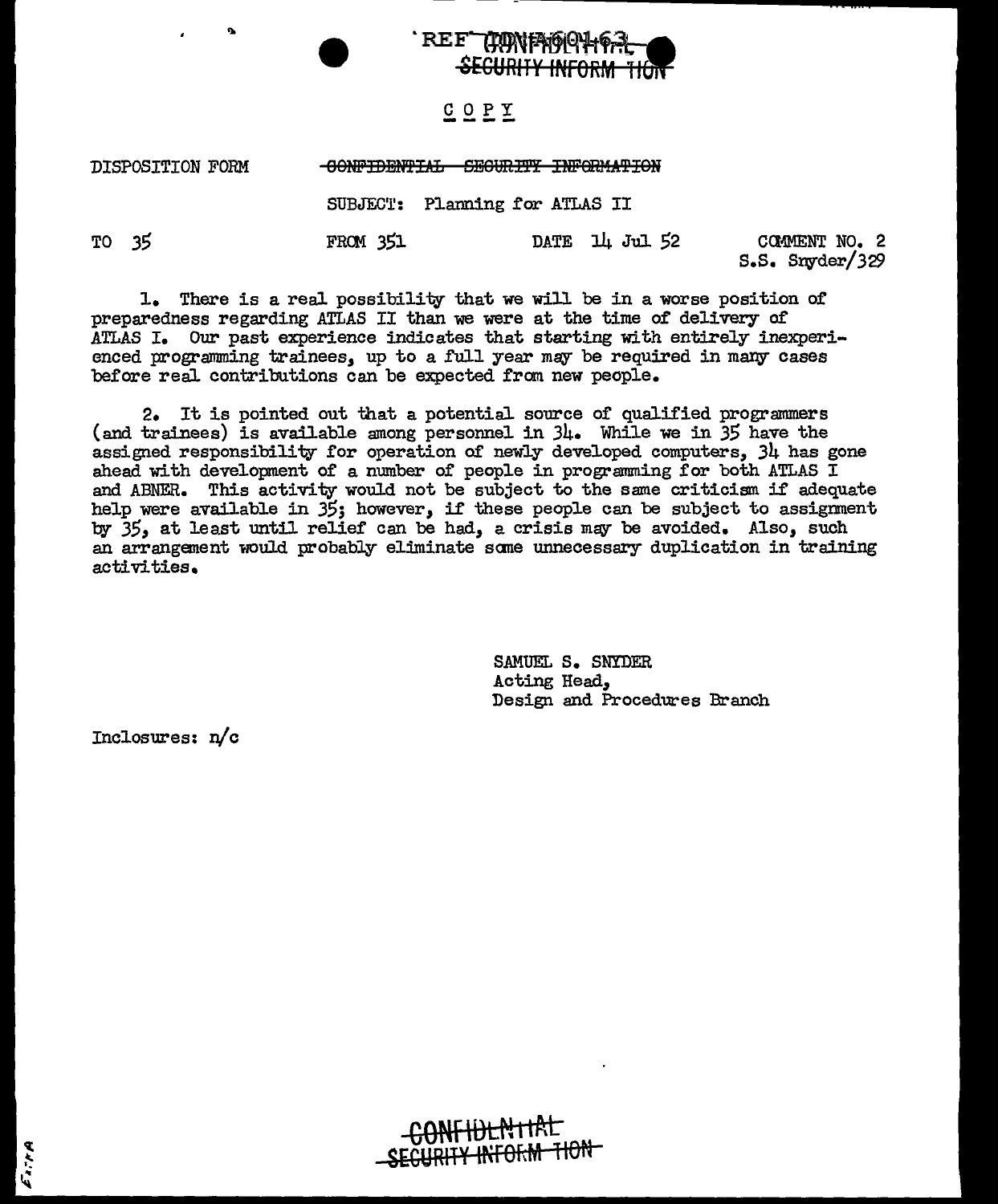

**CUNFIDENTIAL** SECORTTY INFORMATION

 $351B/62$ 351<br>35

Planning for ATLAS II

351

27 June 1952 Mr. Willard/60383

**In Turn** 

1. The delivery date of ATLAS II will be approximately one year In Order to adequately prepare for the use of this machine a hence. great deal of planning, programming and training needs to be done.

2. Test Routines: In order to help with the testing of the machine, test routines should be written by experienced programmers who are familiar with the details of the machine. Sufficient informa. tion is available here to devise tests to cover every order and subcommand in the machine. More detailed information can be obtained on visits to ERA. Tests of the electrostatic storage are especially important since these tests will determine the limits set on the repetitive reading ratio. Tests of the magnetic tape storage can test magnetic tapes as well as the MT st<sup>o</sup>rage system. Tests similar to those used On ATLAS I will be needed for the magnetic drum storage. Planning and writing these test programs should take approximately 160 man hours.

3. Programmer Training: The training of a number of programmers is a project which should be initiated soon. Programmers with training On both ATLAS I and ABNER should be able to learn ATLAS II rapidly. Programmers with experience on only one machine will have to learn the different techniques "borrowed" from the other. Since all available programmers are at present quite busy on machines in use or nearing completion, it will be necessary to train new programmers for ATLAS II. This process of training will take three months and should be initiated as soon as possible, since many of the new people will have to be hired. Time for training experienced personnel has been found to be about 2 months or about 100 man hours of instruction and assistance. Inexperienced programmers require at least another month of training or a total of about 150 man hours of instruction and assistance.

Training Aids: Certain training aids are helpful in training 4. programmers and in instructing people who have a casual interest in the machine. A detailed instruction code of orders will be necessary in Order to explain the Operation of the Orders and the special features. A training manual will lessen the time which is required to explain details to students. It has been found that sample routines are a help in training programmers. These training aids will take a great deal of time to prepare and should be available at least as soon as training of new programmers is initiated.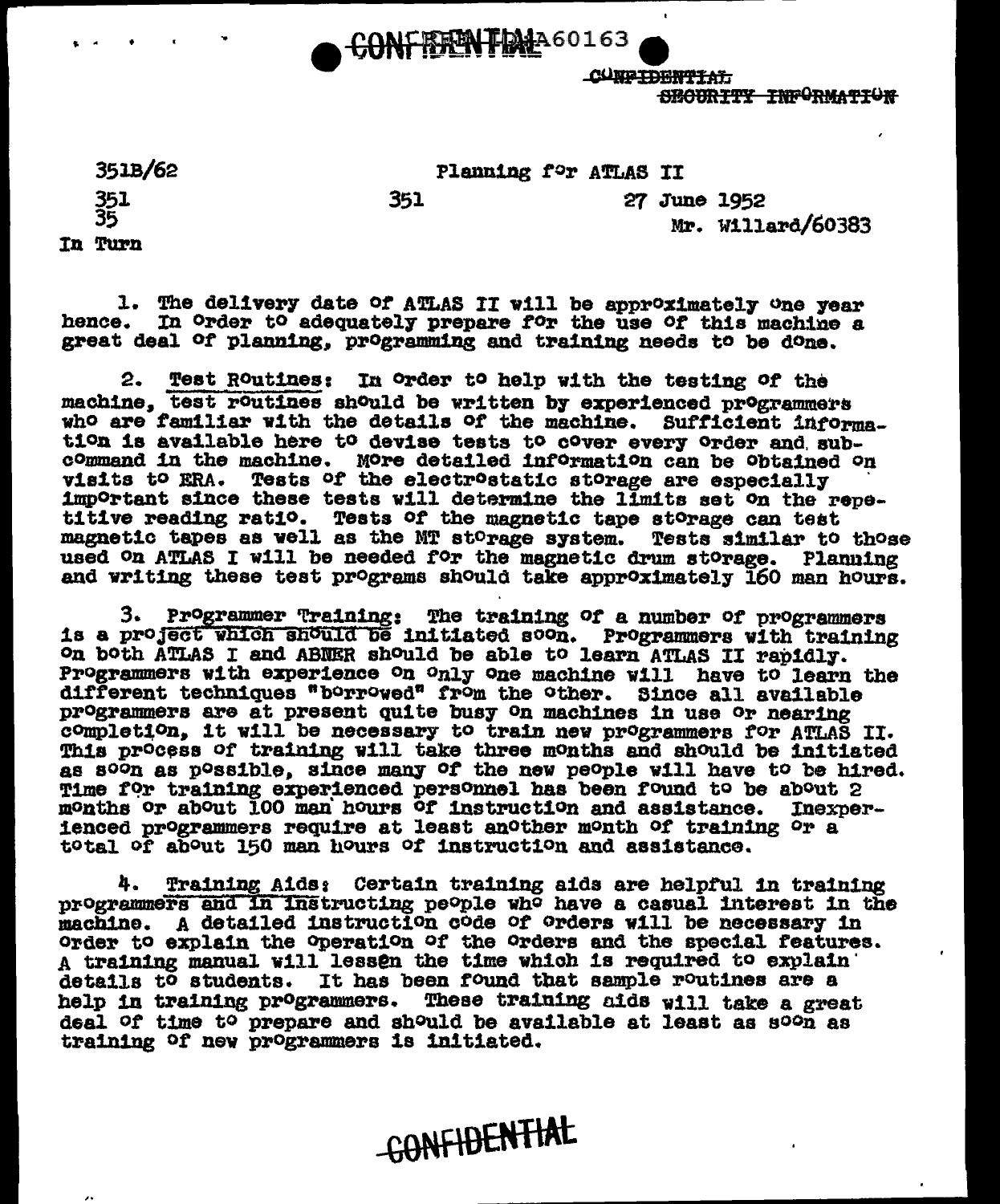**DISPOSITION** 

SECU<del>RITY INFORMATION</del>

CONTE DRESSTAT.

 $351B/62$ 

#### Planning for ATLAS II

CONFEDENTIALO163

TO 351

**FROM 351** DATE 27 June 1952 Nr. Willard/60383

5. Operator Training: Operators familiar with ATLAS I should have little trouble with ATLAS II. There is one big difference from the Operator's point of view, however. This is in the care and use of magnetic tape. Training in this phase should be started as soon as tape machines are checked out and ready for use.

Maintenance Training: Nº experience is available at present б. On the maintenance of electrostatic storage systems. For this reason personnel should be assigned to suidy the experimental equipment available at ERA. It is suggested that the tube test (5 digit) units could be used to train maintenance personnel until the pilot model has been tested. Later additional personnel could be assigned to gain experience on the pilot model. This training should be initiated in November 1952 if possible in order to allow time for new personnel to become thoroughly familiar with the equipment.

7. Operational Programs: A few large scale programs have been<br>written for ATLAS II. These programs were written to determine the characteristics of the machine and to compare against other machines. They are mostly of academic value at the present time. Operational programs may be initiated as personnel are trained and suitable problems are determined. At the projected rate of training it will require at least 6 new full time programmer-trainees to have six large scale programs ready to run on ATLAS II when it is delivered.

Programming Studies: Programming Studies are used to determine 8. the optimum programming techniques and to gain experience in determining the types of problems which are suitable for the machine. Studies of the machine characteristics are necessary to determine the times of operations. especially the inter-relationship between electrostatic and magnetic drum storage. These studies also bring out "tricks" which can be performed with the orders.

9. Two planning diagrams are enclosed to show the time scale of this work over the next year and a half.

10. At the present time one man is working part time on ATLAS II. since this machine and a Serial 2 of the machine are ordered, it is necessary that adequate personnel be available in time to make the best nossible use of ATLAS II.

<del>CONFIDENTIAL</del>

James M Willard

**EnclOsures:** ATLAS II Planning ATLAS II Programmer Training Program

JAMES M. WILLARD Electronics Engineer Analytic Procedures Section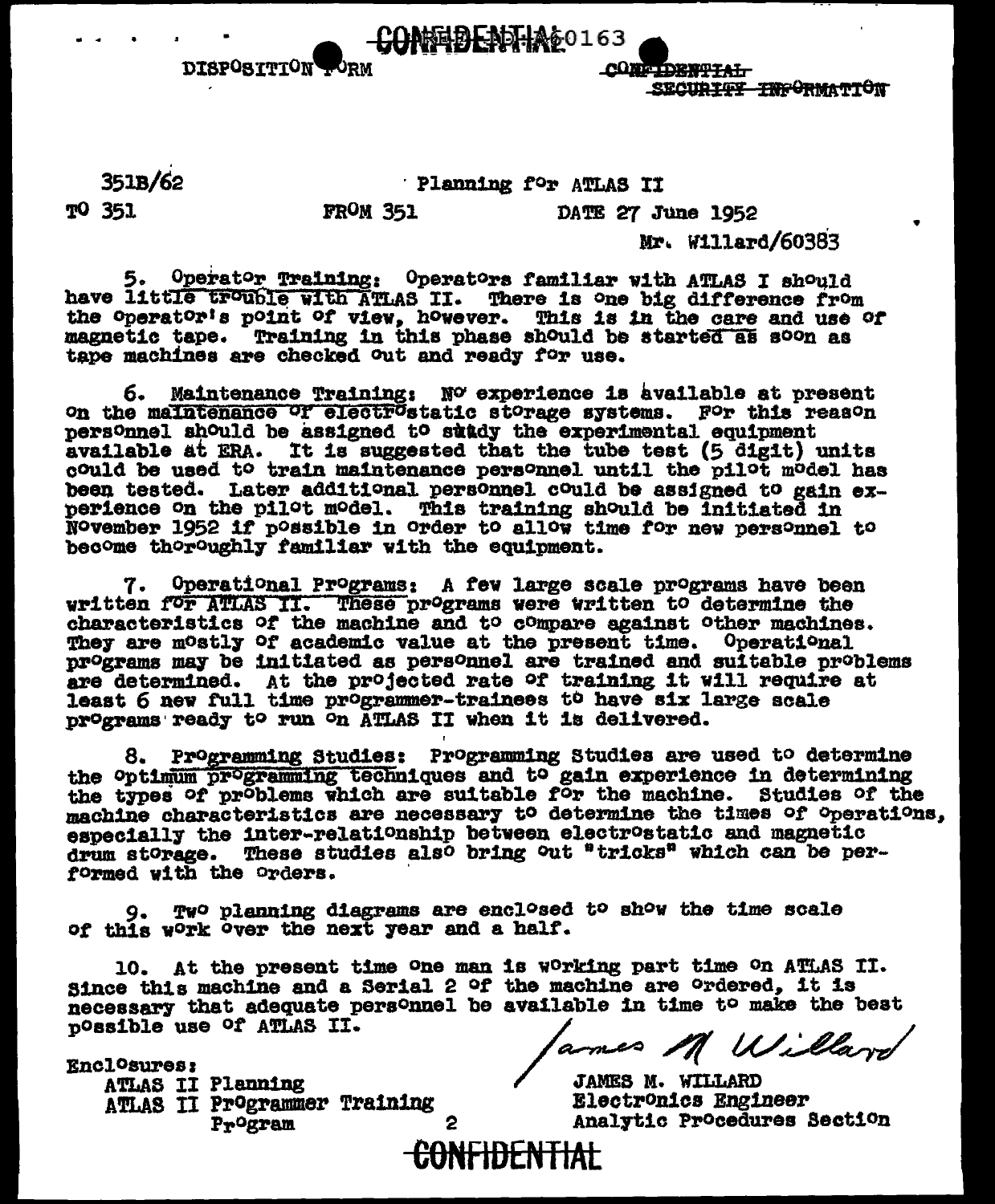### **CONFIDENTIAL**

ATLAS II --- PLANNING  $\mathbf{f}$ 

|                             | 1952 |      |        |          |         |                        |                 |        | 1953     |       |       |  |  |                     |        |          |         |          |                 |
|-----------------------------|------|------|--------|----------|---------|------------------------|-----------------|--------|----------|-------|-------|--|--|---------------------|--------|----------|---------|----------|-----------------|
|                             | June | July | August | Septembe | October | <b><i>November</i></b> | <b>December</b> | Jamary | February | March | April |  |  | May<br>June<br>July | August | Septembe | Cotober | November | <b>December</b> |
| Prototype Completed         |      |      |        |          |         |                        |                 |        |          |       |       |  |  |                     |        |          |         |          |                 |
| Construction Completed      |      |      |        |          |         |                        |                 |        |          |       |       |  |  |                     |        |          |         |          |                 |
| Operating                   |      |      |        |          |         |                        |                 |        |          |       |       |  |  |                     |        |          |         |          |                 |
| Maintenance to Study ES     |      |      |        |          |         |                        |                 |        |          |       |       |  |  |                     |        |          |         |          |                 |
| Maintenance                 |      |      |        |          |         |                        |                 |        |          | `ջ∖   |       |  |  |                     |        |          |         |          |                 |
| Test Routines for Prototype |      |      |        |          |         |                        |                 |        |          |       |       |  |  |                     |        |          |         |          |                 |
| Test Routines for ES        |      |      |        |          |         |                        |                 |        |          |       |       |  |  |                     |        |          |         |          |                 |
| Test Routines               |      |      |        |          |         |                        |                 |        |          |       |       |  |  |                     |        |          |         |          |                 |

CONFIDENTIAL

- **Study ES Tube Test Rack<br>Study Prototype<br>Study ATLAS II**  $\mathbf{I}$ .
- $\frac{2}{3}$ .
- 

**CONFIDENTIAL** -SECURITY INFORMATION A

**REF** 

ID: A60163

Enclosure 1/With 351B/62 27 June 1952